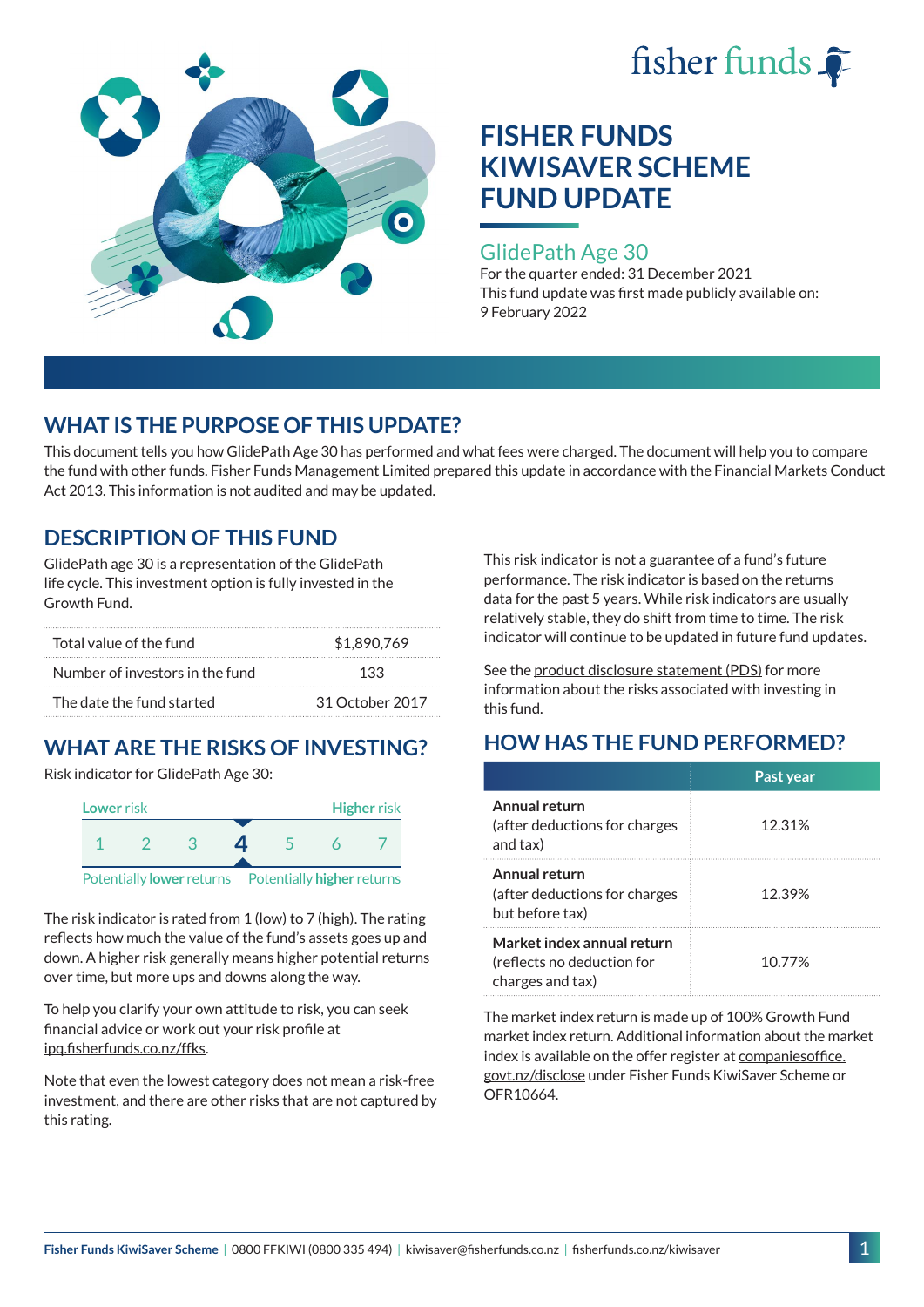# **ANNUAL RETURN GRAPH**



This shows the return after fund charges and tax for each year ending 31 March since the fund started. The last bar shows the average annual return since the fund started, up to 31 December 2021.

**Important:** This does not tell you how the fund will perform in the future.

Returns in this update are after tax at the highest prescribed investor rate (PIR) of tax for an individual New Zealand resident. Your tax may be lower. The market index return reflects no deduction for charges and tax.

### **WHAT FEES ARE INVESTORS CHARGED?**

Investors in GlidePath Age 30 are charged fund charges that include GST. In the year to 31 March 2021 these were:

|                                                       | % of net asset value   |  |
|-------------------------------------------------------|------------------------|--|
| <b>Total fund charges</b>                             | 2.51%                  |  |
| Which are made up of:                                 |                        |  |
| <b>Total management and</b><br>administration charges | 1.03%                  |  |
| Inding:                                               |                        |  |
| Manager's basic fee                                   | 0.95%                  |  |
| Other management and<br>administration charges        | 0.08%                  |  |
| Total performance-based fees <sup>1</sup>             | 1.48%                  |  |
| Other charges:                                        | \$ amount per investor |  |
| Annual account fee                                    | \$23.40*               |  |

\* The account fee reduced from \$1.95 per month (\$23.40 per annum) to \$1.50 per month (\$18 per annum) on 1 September 2021.

There is no extra charge for GlidePath. The annual fund charges for the underlying fund(s) apply.

Small differences in fees and charges can have a big impact on your investment over the long term.

## **EXAMPLE OF HOW THIS APPLIES TO AN INVESTOR**

Sarah had \$10,000 in the fund at the start of the year and did not make any further contributions. At the end of the year, Sarah received a return after fund charges were deducted of \$1,231 (that is 12.31% of her initial \$10,000). Sarah also paid \$23.40 in other charges. This gives Sarah a total return after tax of \$1,207.60 for the year.

# **WHAT DOES THE FUND INVEST IN?**

#### **Actual investment mix**

This shows the types of assets that the fund invests in.



\* Other – refers to an investment in a portfolio of listed property and listed infrastructure assets.

### **Target investment mix**

This shows the mix of assets that the fund generally intends to invest in.



\* Other – refers to an investment in a portfolio of listed property and listed infrastructure assets.